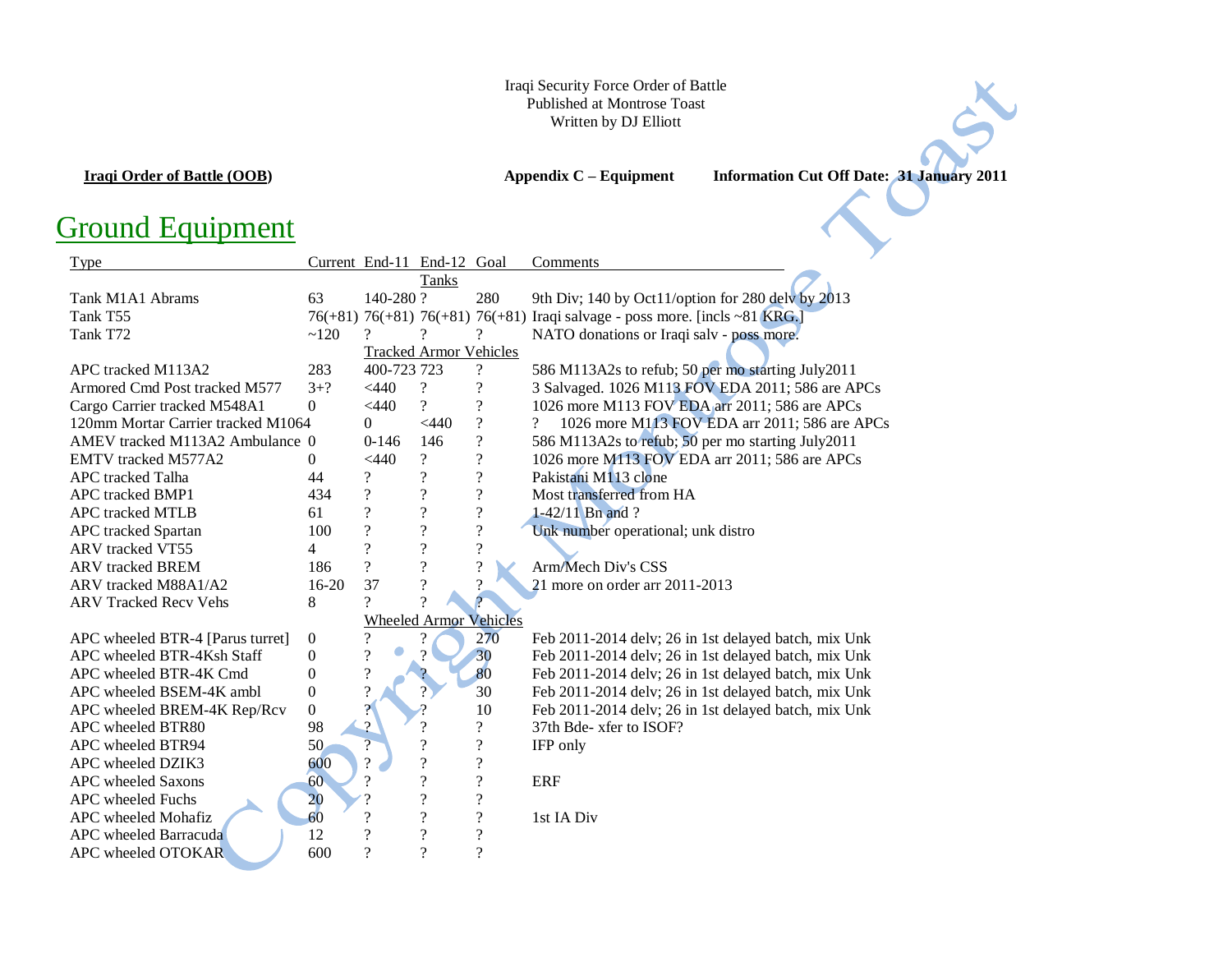| APC wheeled Panhard VCR           | 100                      | $\overline{\mathcal{L}}$ | $\overline{\mathcal{L}}$     | $\overline{?}$             | $1-3/1$ and $2-3/1$ Bns                             |
|-----------------------------------|--------------------------|--------------------------|------------------------------|----------------------------|-----------------------------------------------------|
| APC wheeled Reva                  | $200+$                   | $\overline{\mathcal{L}}$ | $\overline{\mathcal{L}}$     | $\overline{\mathcal{L}}$   | IFP only;                                           |
| APC/ECV wheeled ILAV/Badger       | 865                      | $\overline{\cdot}$       | $\overline{\mathcal{L}}$     | 1,050                      |                                                     |
| APC M1117 APC                     | 62                       | $\overline{\mathcal{L}}$ | 134                          | $\boldsymbol{\mathcal{P}}$ | 160 M1117 FMS 28Jul08 for IFP; 72 APC ordered       |
| ISV M1117 ASV                     | 122                      | $\overline{\mathcal{L}}$ | 130                          | $\boldsymbol{\mathcal{P}}$ | 160 M1117 FMS 28Jul08 for IFP; 8 ASV ordered        |
| ISV EE-9 Cascavel                 | 35                       | $\overline{\mathcal{L}}$ | $\overline{\mathcal{L}}$     | $\overline{\mathcal{L}}$   | 37th Bde- xfer to ISOF?                             |
| <b>ISV</b> Panhard M3             | $44 +$                   | $\overline{\mathcal{C}}$ | $\overline{\mathcal{L}}$     | $\overline{\mathcal{L}}$   | 3rd Bde                                             |
| <b>ISV</b> Shorland               | 72                       | $\overline{\mathcal{L}}$ | $\overline{\mathcal{L}}$     | $\overline{\mathcal{L}}$   | 3rd Bde                                             |
| <b>MCV</b> Bozena                 | $\overline{4}$           | $\overline{\cdot}$       | $\overline{?}$               | $\overline{\mathcal{L}}$   | 8 Div                                               |
| <b>MCV</b>                        | 42                       | $\gamma$                 | $\gamma$                     | $\overline{\mathcal{L}}$   |                                                     |
|                                   |                          |                          | Misc                         |                            |                                                     |
| Ambulance                         | 626                      | $\overline{\mathcal{C}}$ | $\overline{?}$               | $\boldsymbol{?}$           |                                                     |
| Misc uparmored HMMWV              | $~10,829$ ?              |                          | $\overline{\cdot}$           | $\overline{\mathcal{L}}$   |                                                     |
| Misc Arm LandRover 90/110         | 789                      | $\overline{\cdot}$       | $\overline{\mathcal{L}}$     | $\overline{\mathcal{L}}$   |                                                     |
| Trucks Light Utility (4x4)        | 10,821                   | $\boldsymbol{?}$         | $\overline{\mathcal{L}}$     | $\boldsymbol{?}$           | Incls 2600 Trucks for IFP                           |
| Trucks Medium (6x6)               | 7,250                    | $\overline{\mathcal{C}}$ | $\overline{?}$               | $\overline{\mathcal{L}}$   | Incls 2600 Trucks for IFP                           |
| Trucks Heavy $(5 \text{ ton} + )$ | 5,840                    | $\gamma$                 | $\overline{?}$               | $\overline{\mathcal{L}}$   | MTRs; Incls 2600 Trucks for IFP                     |
| Trucks M1070 HET                  | 70                       | 130                      | $\overline{\mathcal{L}}$     | $\boldsymbol{?}$           | 60 more delv in 2011                                |
| Trucks M978A2 HEMTT               | 80                       | $\overline{?}$           | $\overline{?}$               | $\overline{\cdot}$         |                                                     |
| Trucks M985A2 HEMTT               | 72                       | $\overline{\mathcal{L}}$ | $\overline{\mathcal{L}}$     | $\overline{\mathcal{L}}$   |                                                     |
| Trucks M984A2 HEMTT               | 8                        | $\overline{\mathcal{L}}$ | $\overline{?}$               | $\overline{\mathcal{L}}$   |                                                     |
| Trucks U/I Fuel tankers           | $\overline{\mathcal{L}}$ | 30                       | $\gamma$                     | $\overline{\mathcal{L}}$   | 30 on order delv 2011-2013                          |
| Symphony IED Jammer Systs         | 411                      | $\gamma$                 | $\gamma$                     | $\overline{\mathcal{C}}$   | 1, 2, 5, 6, 9, and 11 Div's HMMWVs as of Nov08      |
|                                   |                          |                          | Artillery, MRLS, and Mortars |                            |                                                     |
| Howitzers M109A1 155mm SP         | $6 + ?$                  | $\gamma$                 | $\gamma$                     | $\boldsymbol{\mathcal{P}}$ | Salvage/refurb; 6 in IA day parade; Non-op?         |
| Howitzers M109A5 155mm SP         | $\boldsymbol{0}$         | 24                       | $\overline{\mathcal{L}}$     | $\overline{\mathcal{L}}$   | 24 on order arr 2011                                |
| Howitzers M198 155mm towed        | $\boldsymbol{0}$         | 120                      | $\overline{\mathcal{L}}$     | $\boldsymbol{?}$           | 120 on order arr 2011                               |
| Howitzers Type 83 152mm towed     | $18 + ?$                 | $\overline{\mathcal{L}}$ | $\overline{\mathcal{L}}$     | $\boldsymbol{?}$           | Salvage/refurb; 18 seen in convoy Dec09; Non-op?    |
| Howitzers M46 130mm Towed         | $18 + ?$                 | $\overline{?}$           | $\overline{\mathcal{L}}$     | 2                          | Salvage/refurb; 12 seen in Army day parade; Non-op? |
| Howitzers D30 122mm towed         | $12 + ?$                 | $\overline{\mathcal{L}}$ | $\overline{\mathcal{L}}$     | $\overline{?}$             | Salvage/refurb; 12 seen in 34/9 Bde May09; Non-op?  |
| MLRS BM-21M 122mm SP              | $4 + ?$                  | $\overline{\mathcal{L}}$ | $\overline{\mathcal{L}}$     |                            | Salvage/refurb; 4 seen in convoy Dec09; Non-op?     |
| MLRS Serbian 122mm SP             | $\overline{\mathcal{L}}$ | $\overline{\mathcal{L}}$ |                              |                            | Unconfirmed reporting of order in Aug09             |
| MRL Type 63 107mm SP              | $\overline{?}$           | $\overline{\mathcal{C}}$ |                              |                            | Type 63 mounted on Ford 350.                        |
| Mortar M120 120mm                 | 565                      | $\overline{\mathcal{L}}$ |                              |                            | Delivery started Jun09; 62x 9-tube btys             |
| Mortars Serbian 120mm             | $\overline{\mathcal{C}}$ | $\gamma$                 |                              | $\overline{\mathcal{L}}$   | trng on Serb morters reported in Sep09              |
| Mortars M252 81mm                 | 665                      |                          |                              | $\overline{\mathcal{L}}$   | Delivery started Jun09; 110x 6-tube batteries.      |
| Mortars Serbian 81mm              | 9                        | $\mathcal{P}$            |                              | $\overline{?}$             | trng on Serb morters reported in Sep09              |
|                                   |                          |                          |                              |                            |                                                     |
| <u>Aircraft</u>                   |                          |                          |                              |                            |                                                     |
|                                   |                          |                          |                              |                            |                                                     |
| Type                              |                          |                          | Current End-11 End-12 Goal   |                            | Comments                                            |
|                                   | Fixed-wing               |                          |                              |                            | Air Force or Peshmerga                              |
| Fighter F-16IQ                    | $\boldsymbol{0}$         | $\boldsymbol{0}$         | $\overline{\mathcal{L}}$     | 18                         | 18 to delv in 2012-2013;                            |
| Mirage 2000                       | $\boldsymbol{0}$         | $\boldsymbol{0}$         | $\overline{\mathcal{L}}$     | 18                         | 18 negotiating for purchase for delv 2012           |